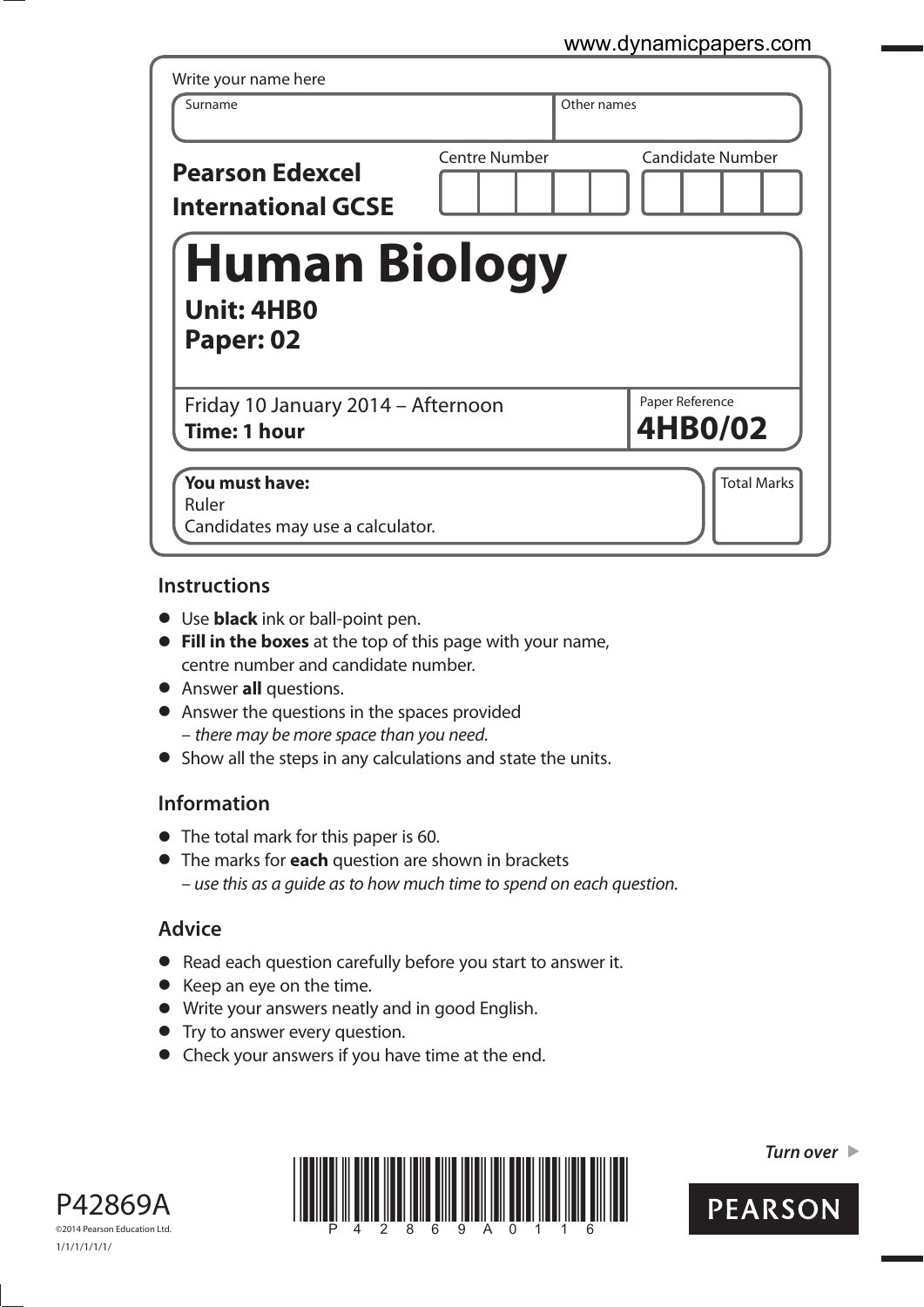

 $\frac{1}{2}$   $\frac{1}{2}$   $\frac{1}{4}$   $\frac{1}{2}$   $\frac{1}{8}$   $\frac{1}{6}$   $\frac{1}{6}$   $\frac{1}{2}$   $\frac{1}{4}$   $\frac{1}{6}$   $\frac{1}{2}$   $\frac{1}{4}$   $\frac{1}{6}$   $\frac{1}{8}$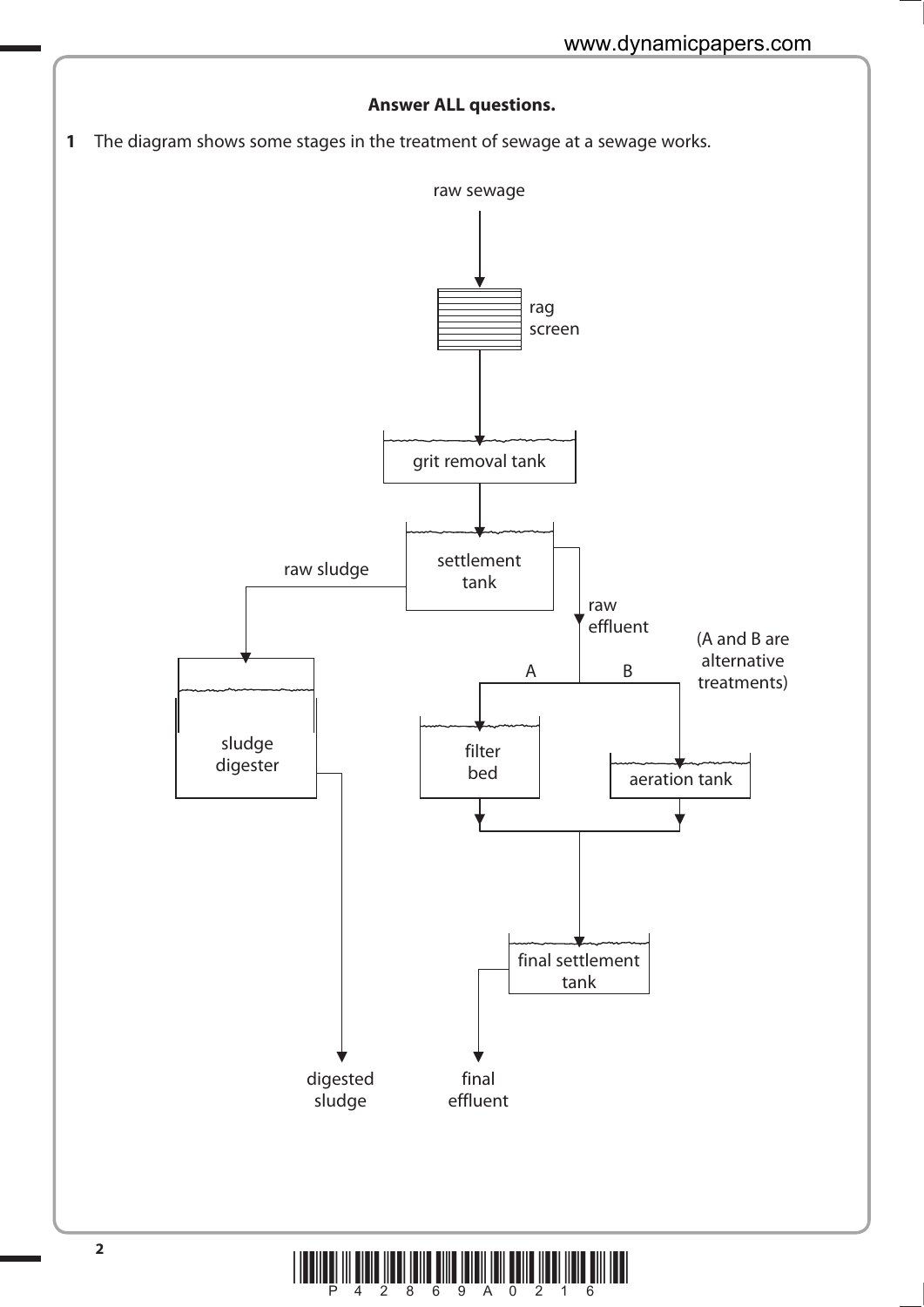| (a) Using the diagram, name three stages in treating sewage where bacteria are essential. | (3) |
|-------------------------------------------------------------------------------------------|-----|
| 2<br>3                                                                                    |     |
| (b) Name the gas produced in the sludge digester stage that can be used as a fuel.        | (1) |
| (c) Suggest a possible use for the final digested sludge.                                 | (1) |
| (d) State the stage where anaerobic conditions are essential.                             | (1) |
| (Total for Question 1 = 6 marks)                                                          |     |
|                                                                                           |     |
|                                                                                           |     |
|                                                                                           |     |
|                                                                                           |     |
|                                                                                           |     |
|                                                                                           |     |
|                                                                                           |     |
|                                                                                           |     |
|                                                                                           |     |

 $\overline{\mathbf{3}}$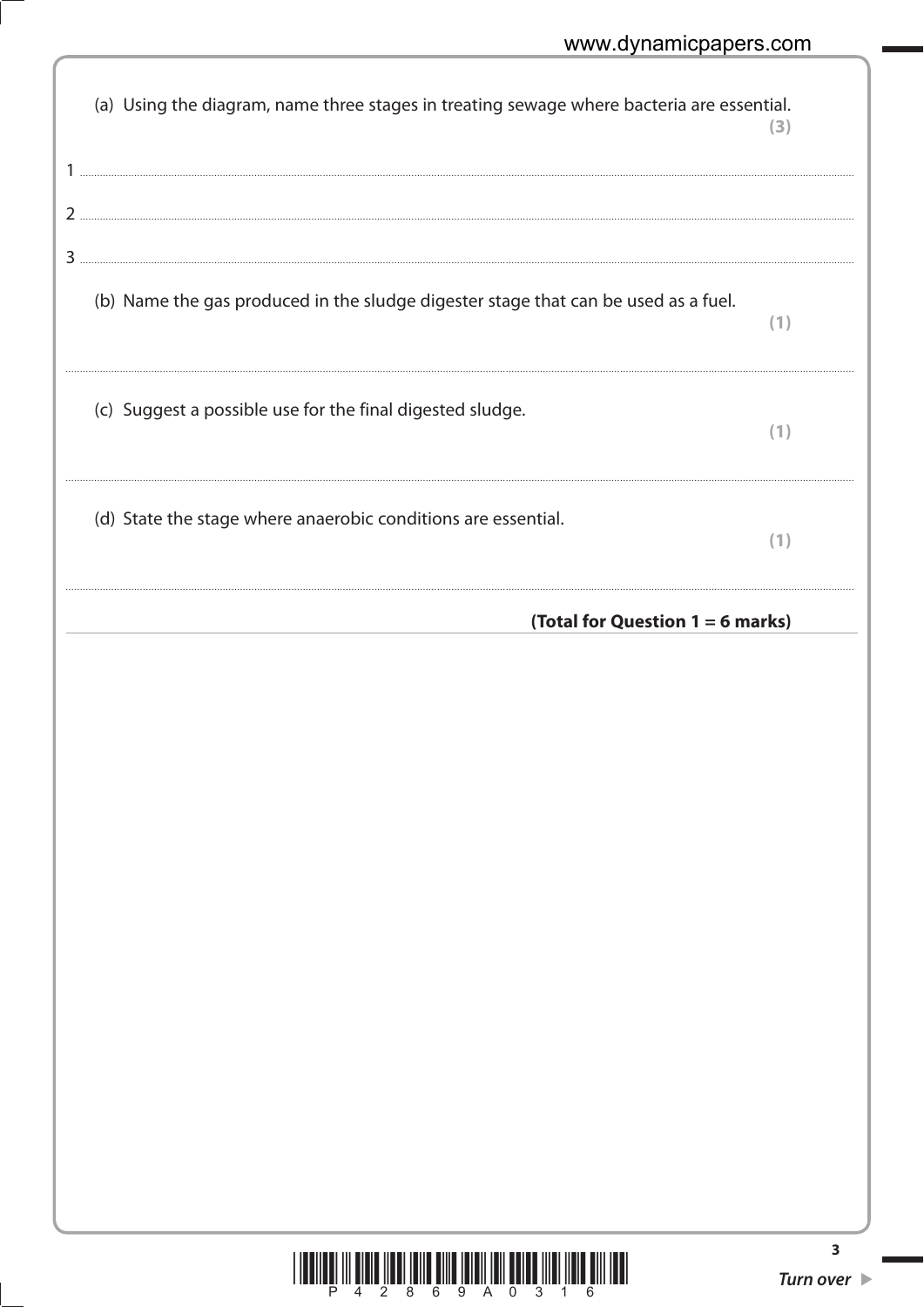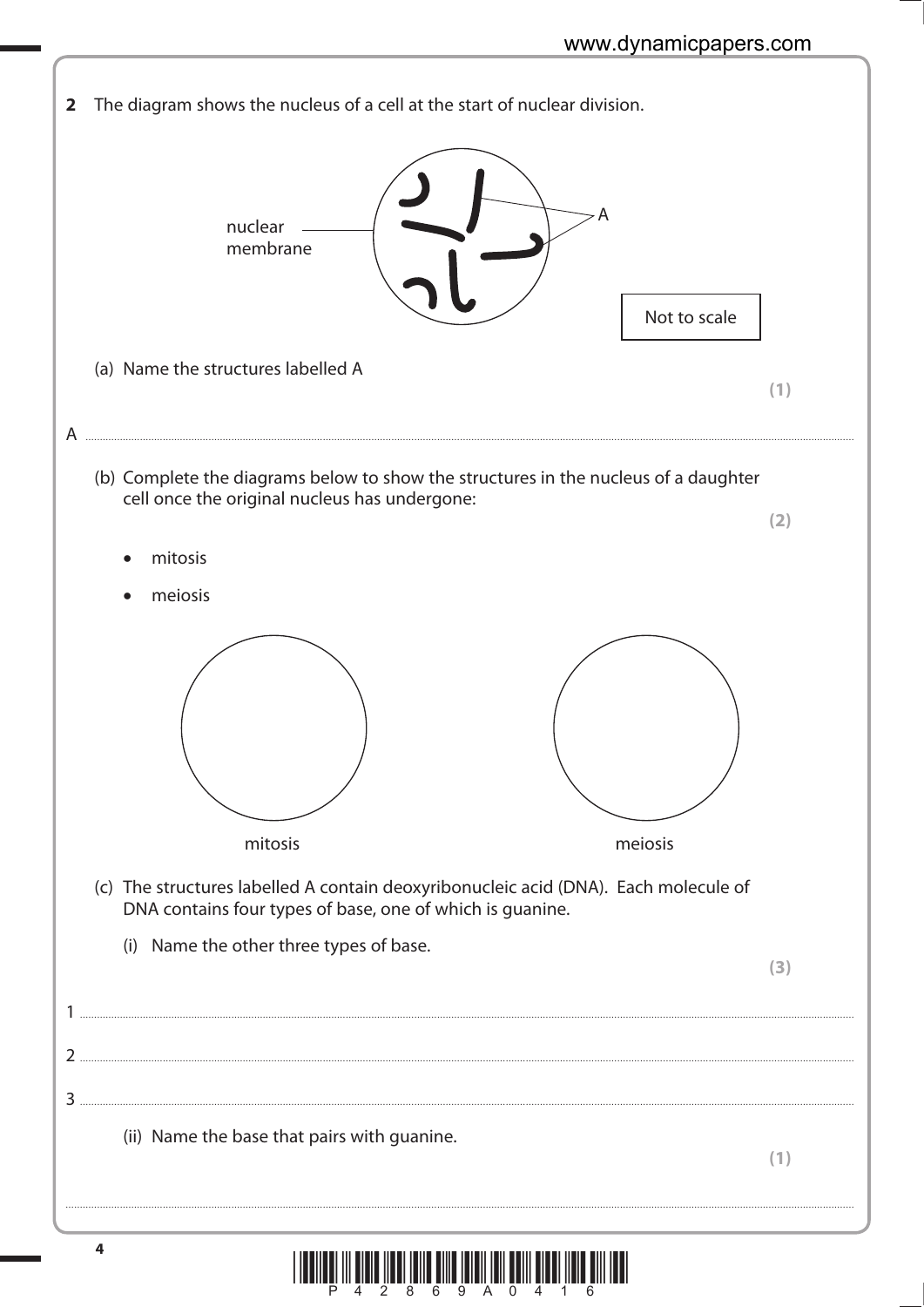| It is said to be a sex-linked condition.                                                                                                                 |     |
|----------------------------------------------------------------------------------------------------------------------------------------------------------|-----|
| (i) Explain what is meant by the term sex-linked.                                                                                                        | (1) |
|                                                                                                                                                          |     |
| (ii) A woman who is a heterozygous carrier for haemophilia has a child with a<br>man who does not have haemophilia.                                      |     |
| What is the probability that their child will be a boy with haemophilia?                                                                                 |     |
| Draw a genetic diagram to show how you reached your answer. Use $X^H$ as the<br>allele for normal blood clotting and $Xh$ as the allele for haemophilia. |     |
|                                                                                                                                                          | (5) |
|                                                                                                                                                          |     |
|                                                                                                                                                          |     |
|                                                                                                                                                          |     |
|                                                                                                                                                          |     |
|                                                                                                                                                          |     |
|                                                                                                                                                          |     |
|                                                                                                                                                          |     |
|                                                                                                                                                          |     |
|                                                                                                                                                          |     |
|                                                                                                                                                          |     |
|                                                                                                                                                          |     |
| (Total for Question 2 = 13 marks)                                                                                                                        |     |
|                                                                                                                                                          |     |
|                                                                                                                                                          |     |
|                                                                                                                                                          |     |
|                                                                                                                                                          |     |
|                                                                                                                                                          |     |
|                                                                                                                                                          |     |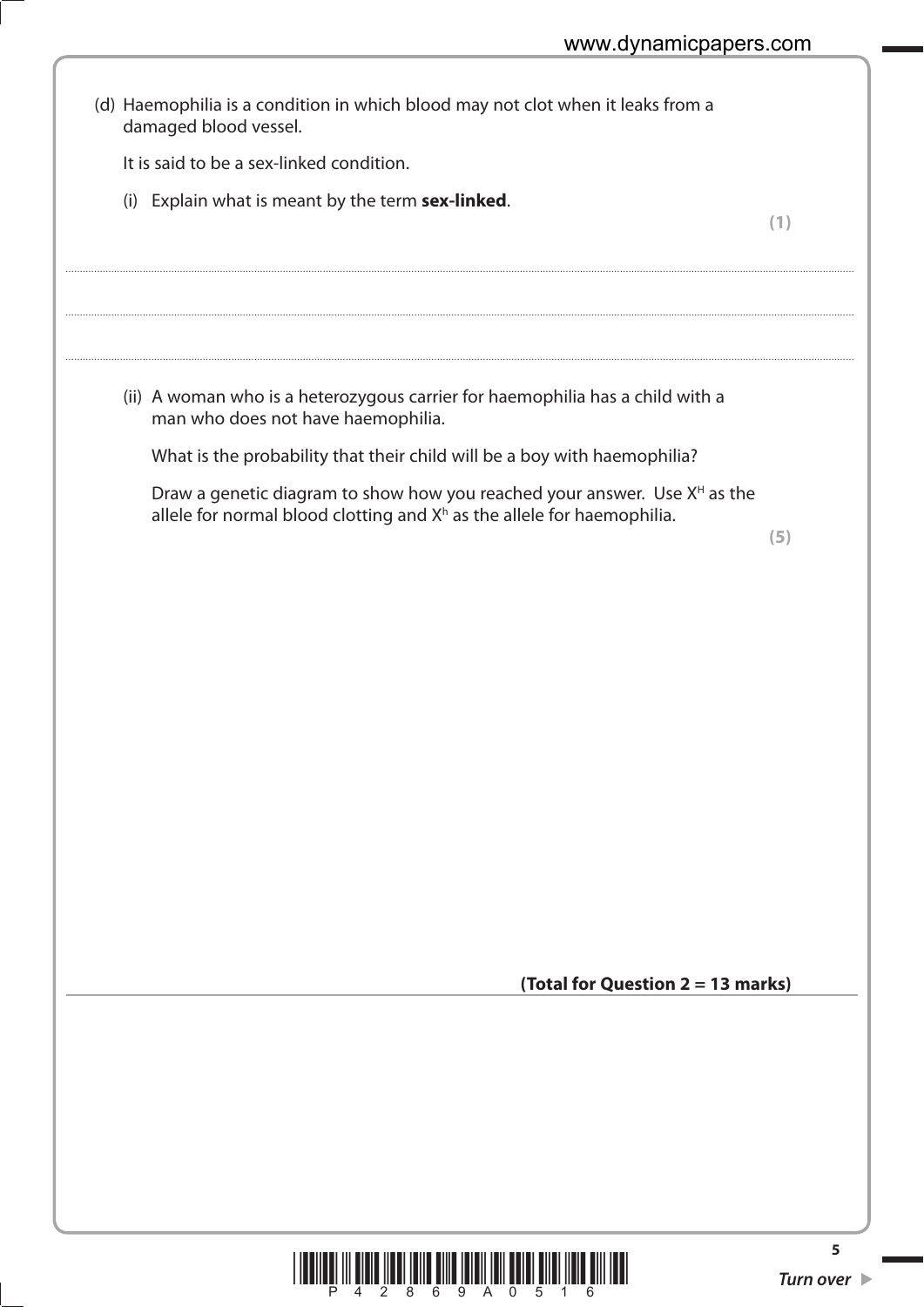| 3 Some diseases can be spread by eating contaminated food. Explain precautions that<br>can be taken to prevent the spread of food-borne diseases. |     |
|---------------------------------------------------------------------------------------------------------------------------------------------------|-----|
|                                                                                                                                                   | (8) |
|                                                                                                                                                   |     |
|                                                                                                                                                   |     |
|                                                                                                                                                   |     |
|                                                                                                                                                   |     |
|                                                                                                                                                   |     |
|                                                                                                                                                   |     |
|                                                                                                                                                   |     |
|                                                                                                                                                   |     |
|                                                                                                                                                   |     |
|                                                                                                                                                   |     |
|                                                                                                                                                   |     |
|                                                                                                                                                   |     |
|                                                                                                                                                   |     |
|                                                                                                                                                   |     |
|                                                                                                                                                   |     |
|                                                                                                                                                   |     |
|                                                                                                                                                   |     |
| (Total for Question 3 = 8 marks)                                                                                                                  |     |
|                                                                                                                                                   |     |
|                                                                                                                                                   |     |
|                                                                                                                                                   |     |
|                                                                                                                                                   |     |
|                                                                                                                                                   |     |
|                                                                                                                                                   |     |
|                                                                                                                                                   |     |
|                                                                                                                                                   |     |
| 6<br><u> 1 10011001 111 81010 11001 10110 81110 101011 1011 80110 81101 11010 8111 1001</u>                                                       |     |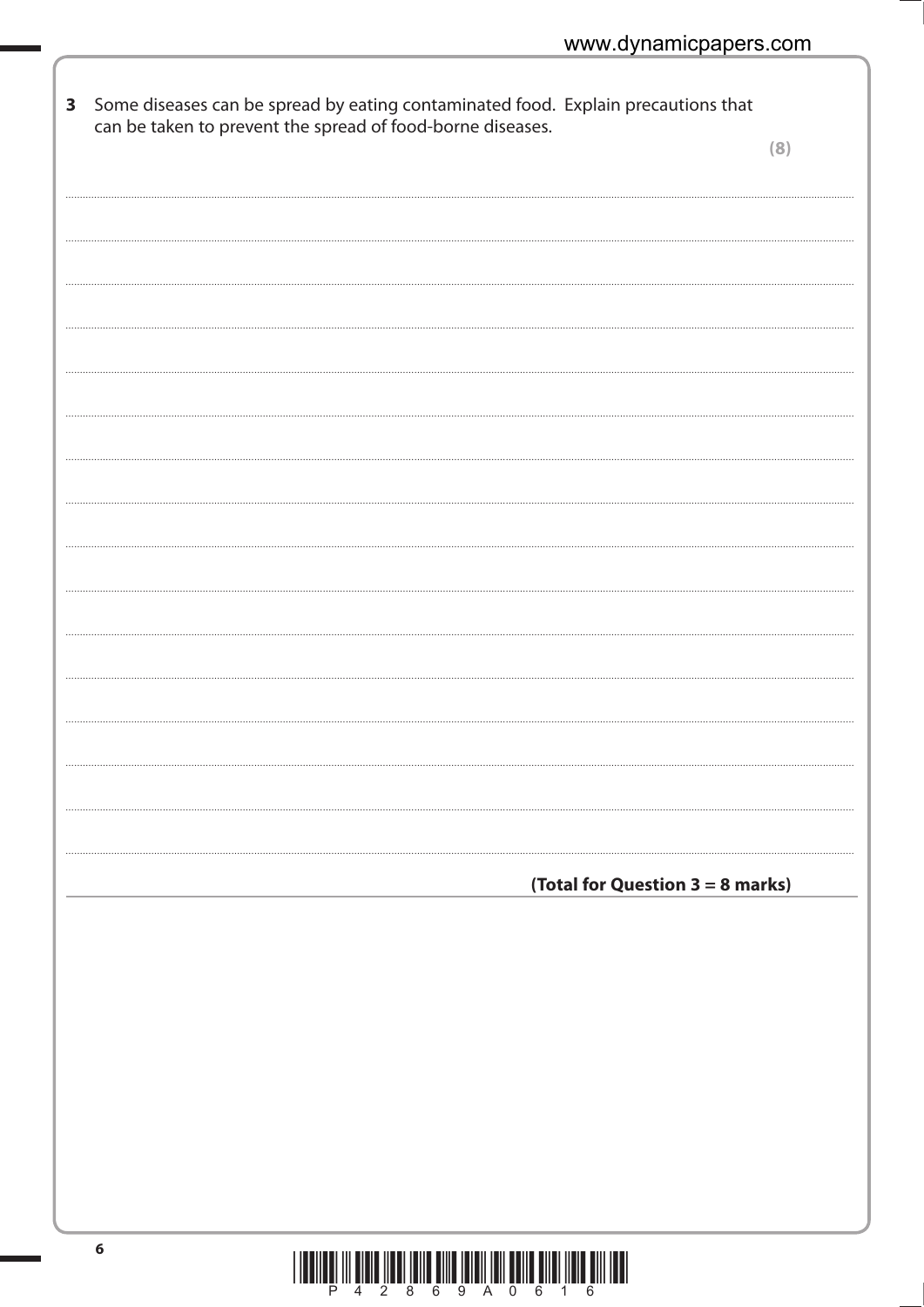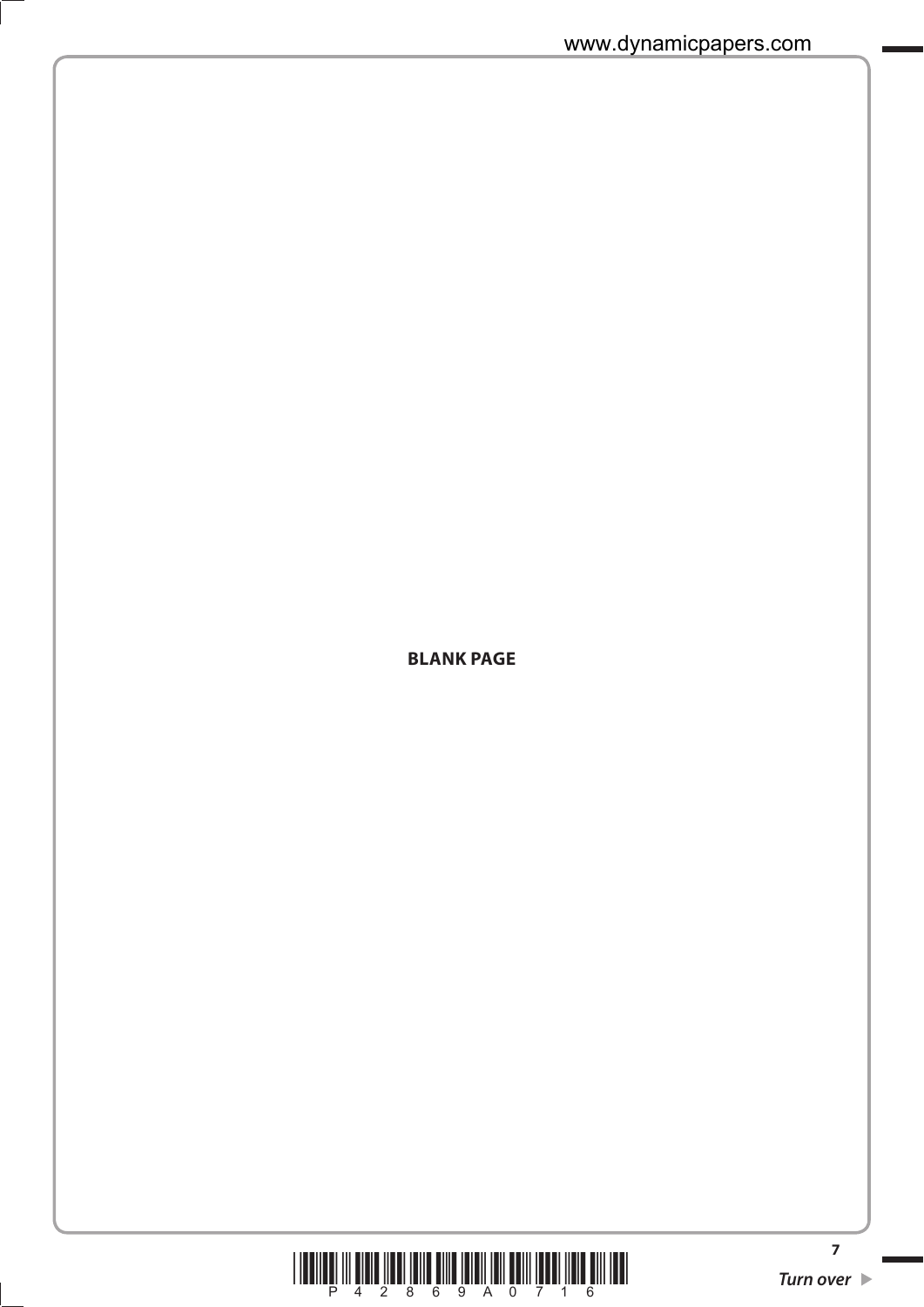| 4 | A student placed some glucose in a strong test tube and heated the test tube over a<br>Bunsen flame. |                   |
|---|------------------------------------------------------------------------------------------------------|-------------------|
|   | The diagram shows his results.                                                                       |                   |
|   | drops of a<br>glucose turned black                                                                   | colourless liquid |
|   | (a) Suggest which element in the glucose caused the black colour.                                    | (1)               |
|   | (b) The student thought that the drops of colourless liquid might be water.                          |                   |
|   | Suggest how he could test his idea.                                                                  | (2)               |
| 2 | (c) Suggest two safety precautions the student should take when heating the glucose.                 | (2)               |
|   | 8                                                                                                    |                   |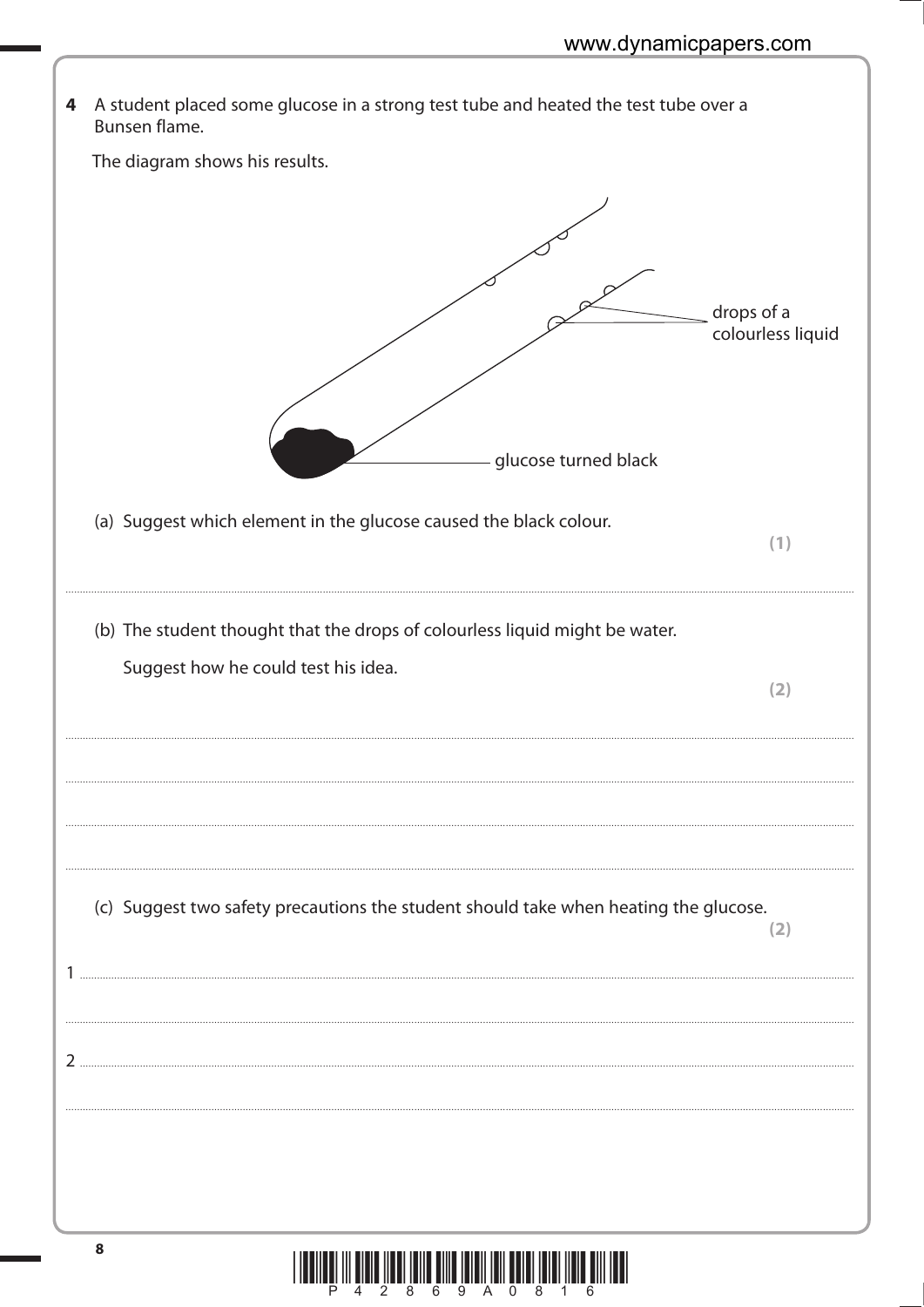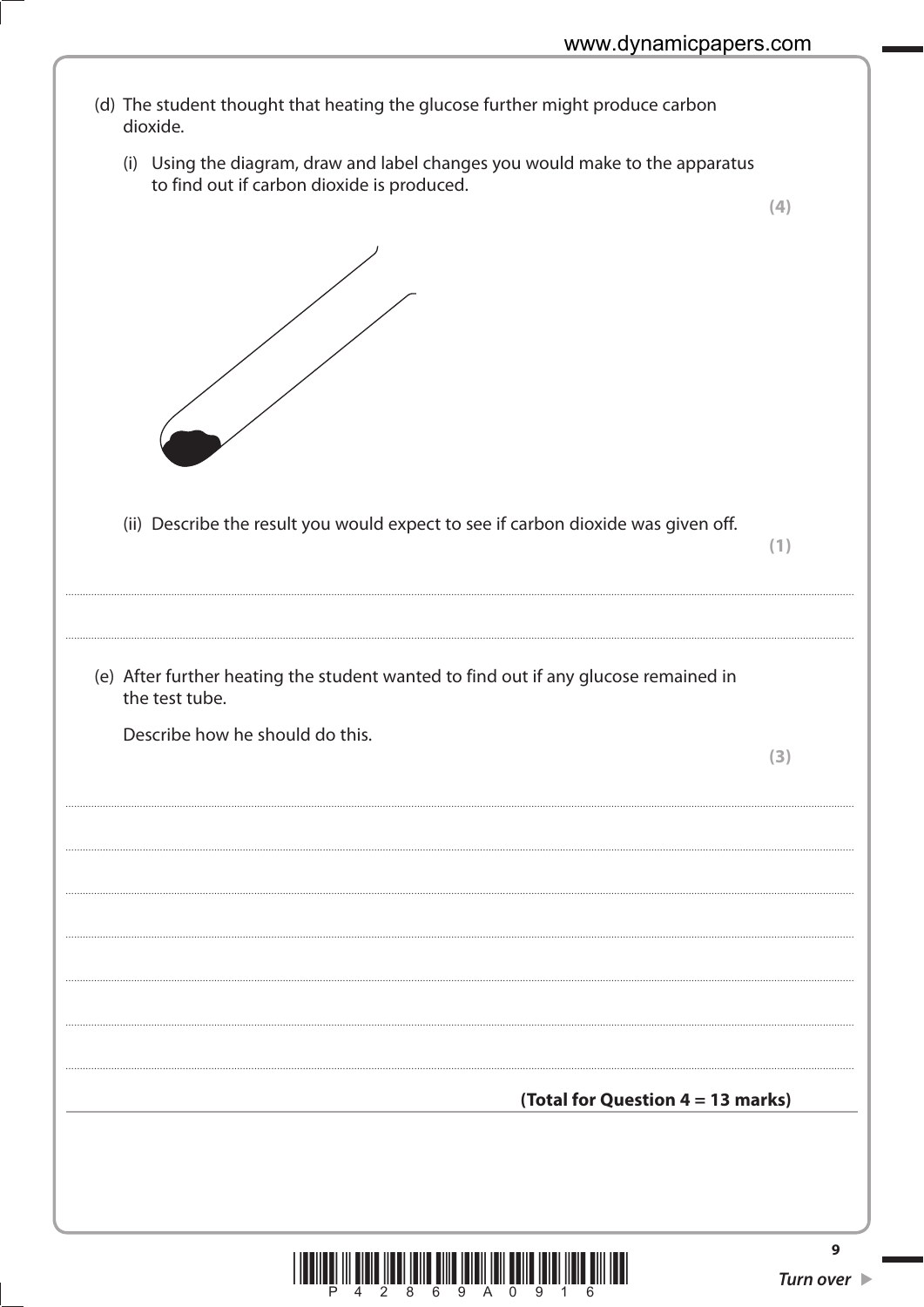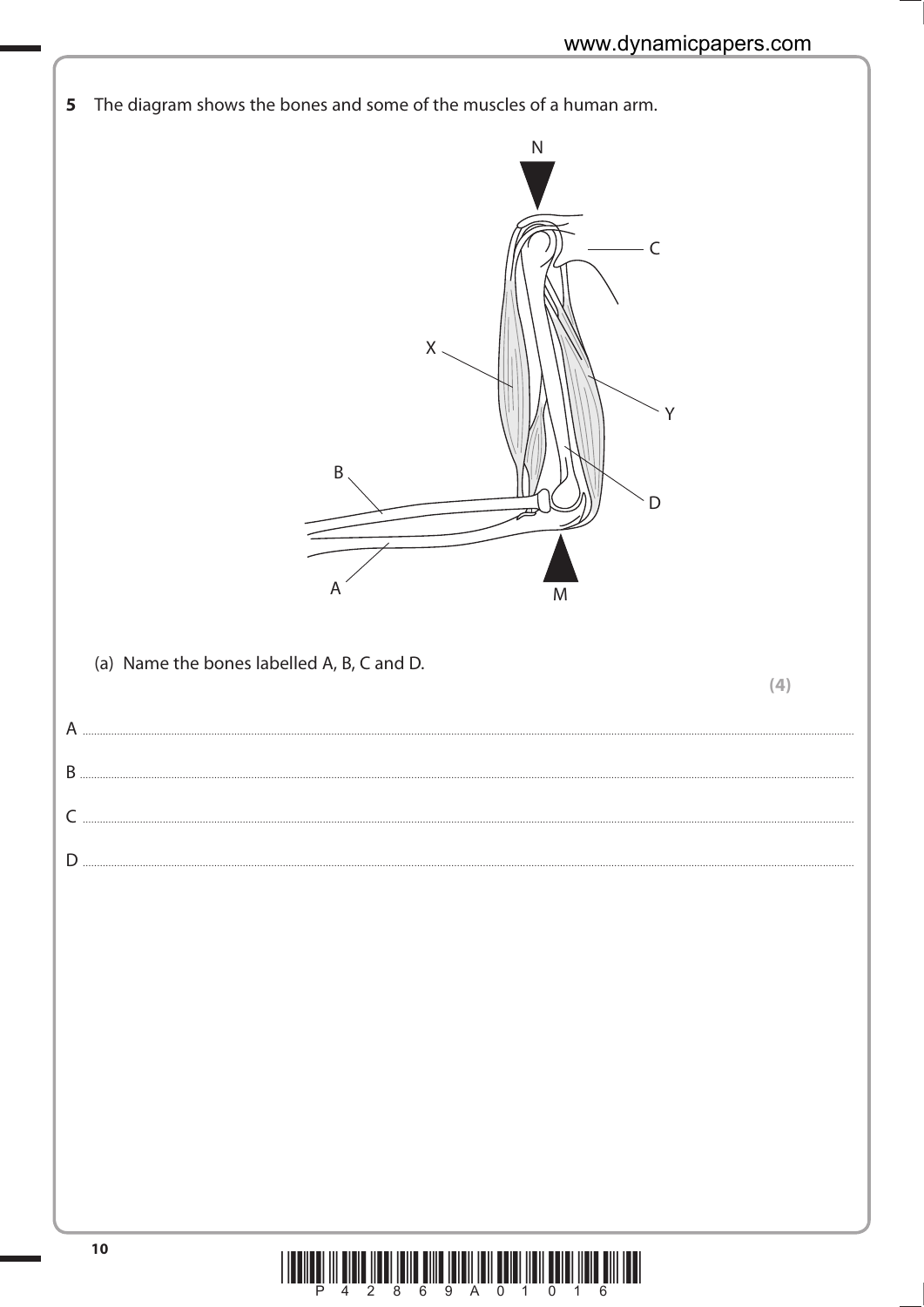| (b) Describe the functions of muscles X and Y in the movement of the forearm.  |                                   | (4) |
|--------------------------------------------------------------------------------|-----------------------------------|-----|
|                                                                                |                                   |     |
|                                                                                |                                   |     |
|                                                                                |                                   |     |
|                                                                                |                                   |     |
|                                                                                |                                   |     |
|                                                                                |                                   |     |
|                                                                                |                                   |     |
| (c) Describe how the movement at joint M differs from the movement at joint N. |                                   | (2) |
|                                                                                |                                   |     |
|                                                                                |                                   |     |
|                                                                                |                                   |     |
|                                                                                |                                   |     |
|                                                                                | (Total for Question 5 = 10 marks) |     |
|                                                                                |                                   |     |
|                                                                                |                                   |     |
|                                                                                |                                   |     |
|                                                                                |                                   |     |
|                                                                                |                                   |     |
|                                                                                |                                   |     |
|                                                                                |                                   |     |
|                                                                                |                                   |     |
|                                                                                |                                   |     |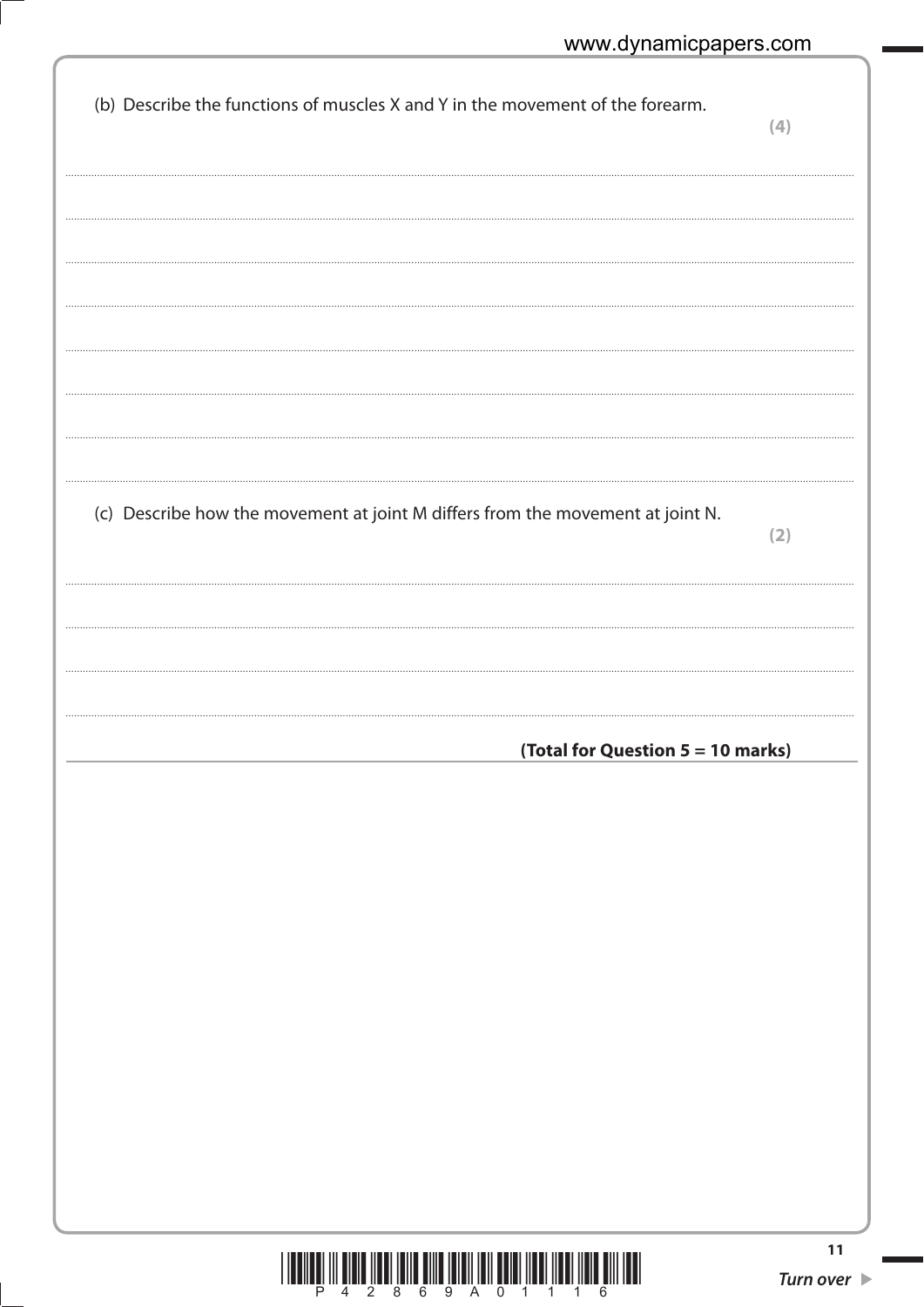| 6 | Use the information in the following passage and your own knowledge to answer the<br>questions that follow.                                                                                                                                                                                                                                                     |     |
|---|-----------------------------------------------------------------------------------------------------------------------------------------------------------------------------------------------------------------------------------------------------------------------------------------------------------------------------------------------------------------|-----|
|   | Malaria threatens 40% of the world's population. New approaches in the prevention<br>and treatment of malaria may result from a study of a group of children in the South<br>Pacific with a condition known as alpha thalassaemia. The symptoms of this disease<br>are similar to a mild form of sickle cell anaemia and, like it, protect people from malaria. |     |
|   | Researchers found that children affected by alpha thalassaemia had more malaria<br>attacks early in life, but that these attacks were relatively mild. Later in life, these<br>children seemed to be immune to more severe malaria attacks whereas children<br>unaffected by alpha thalassaemia often died.                                                     |     |
|   | (a) Explain how malaria is transmitted.                                                                                                                                                                                                                                                                                                                         | (3) |
|   |                                                                                                                                                                                                                                                                                                                                                                 |     |
|   |                                                                                                                                                                                                                                                                                                                                                                 |     |
|   | (b) Explain why malaria is more likely to be found in tropical regions.                                                                                                                                                                                                                                                                                         | (2) |
|   |                                                                                                                                                                                                                                                                                                                                                                 |     |
|   | (c) Using information in the passage, explain how alpha thalassaemia may have<br>become common in tropical regions.                                                                                                                                                                                                                                             | (2) |
|   |                                                                                                                                                                                                                                                                                                                                                                 |     |
|   |                                                                                                                                                                                                                                                                                                                                                                 |     |
|   | 12                                                                                                                                                                                                                                                                                                                                                              |     |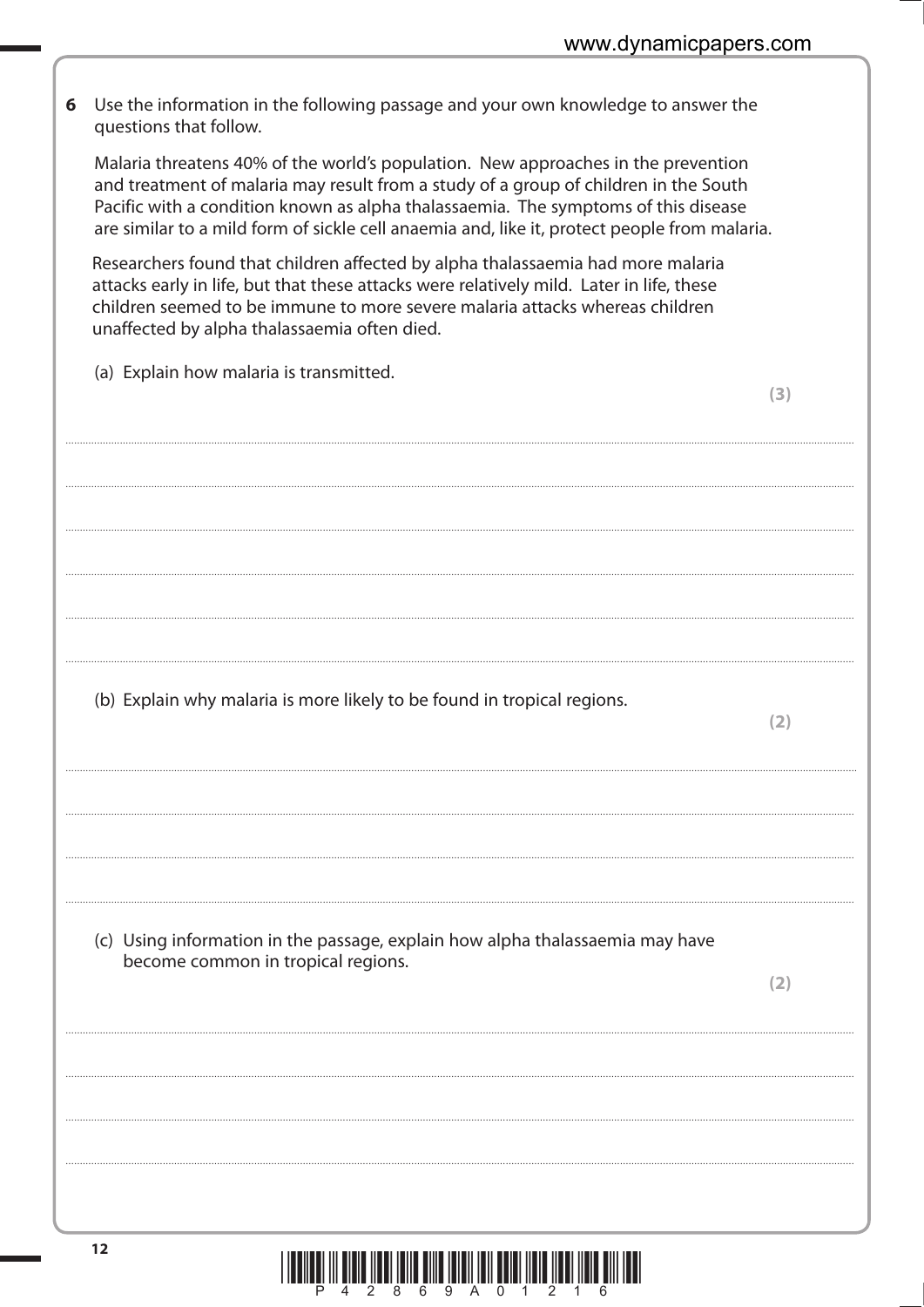| (d) Explain how infection with mild attacks of malaria may protect children against<br>more severe attacks in later life. | (2)                               |
|---------------------------------------------------------------------------------------------------------------------------|-----------------------------------|
| (e) Suggest why it has proved difficult to develop a successful vaccine against<br>malaria.                               | (1)                               |
|                                                                                                                           | (Total for Question 6 = 10 marks) |
|                                                                                                                           | <b>TOTAL FOR PAPER = 60 MARKS</b> |
|                                                                                                                           |                                   |
|                                                                                                                           |                                   |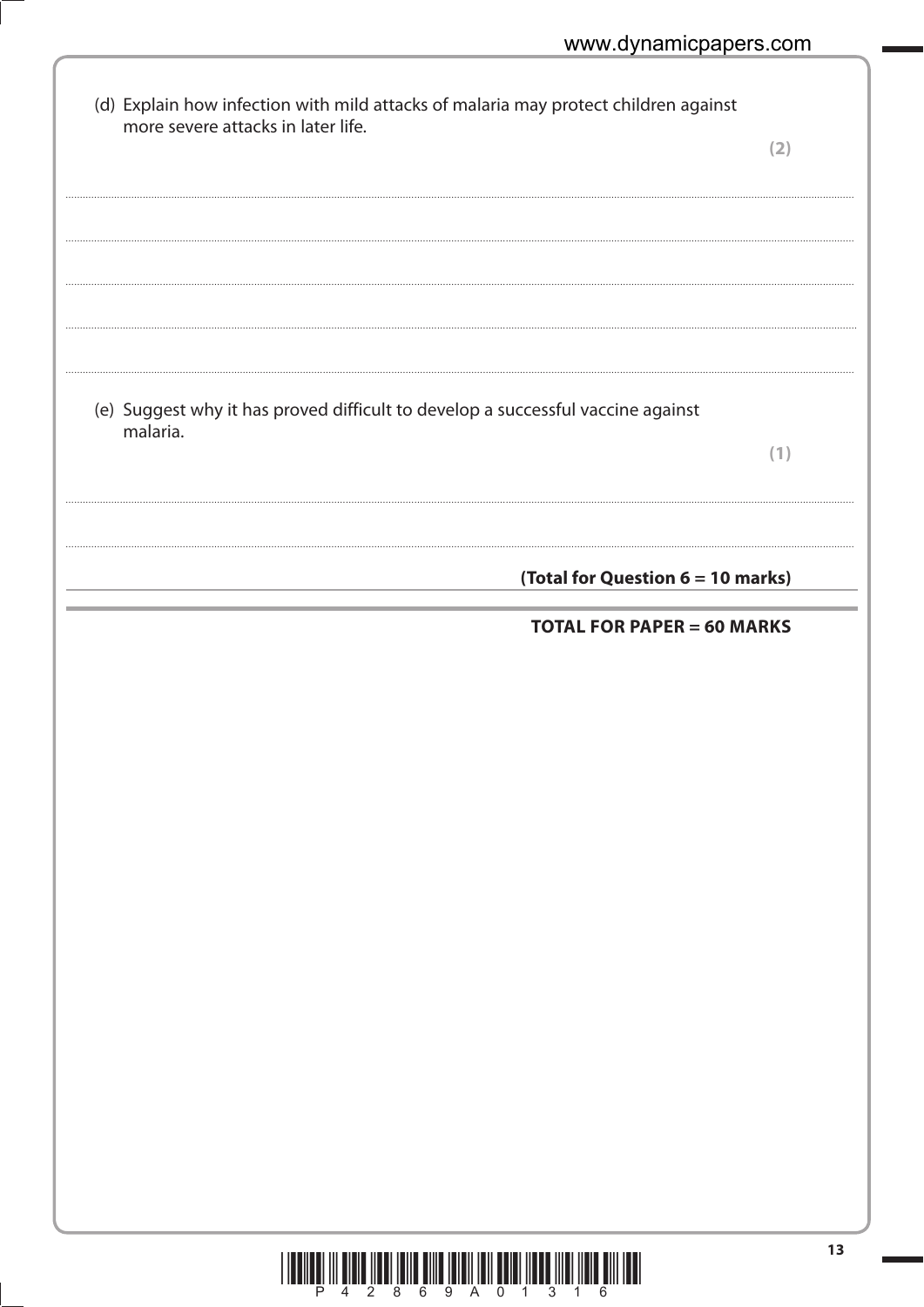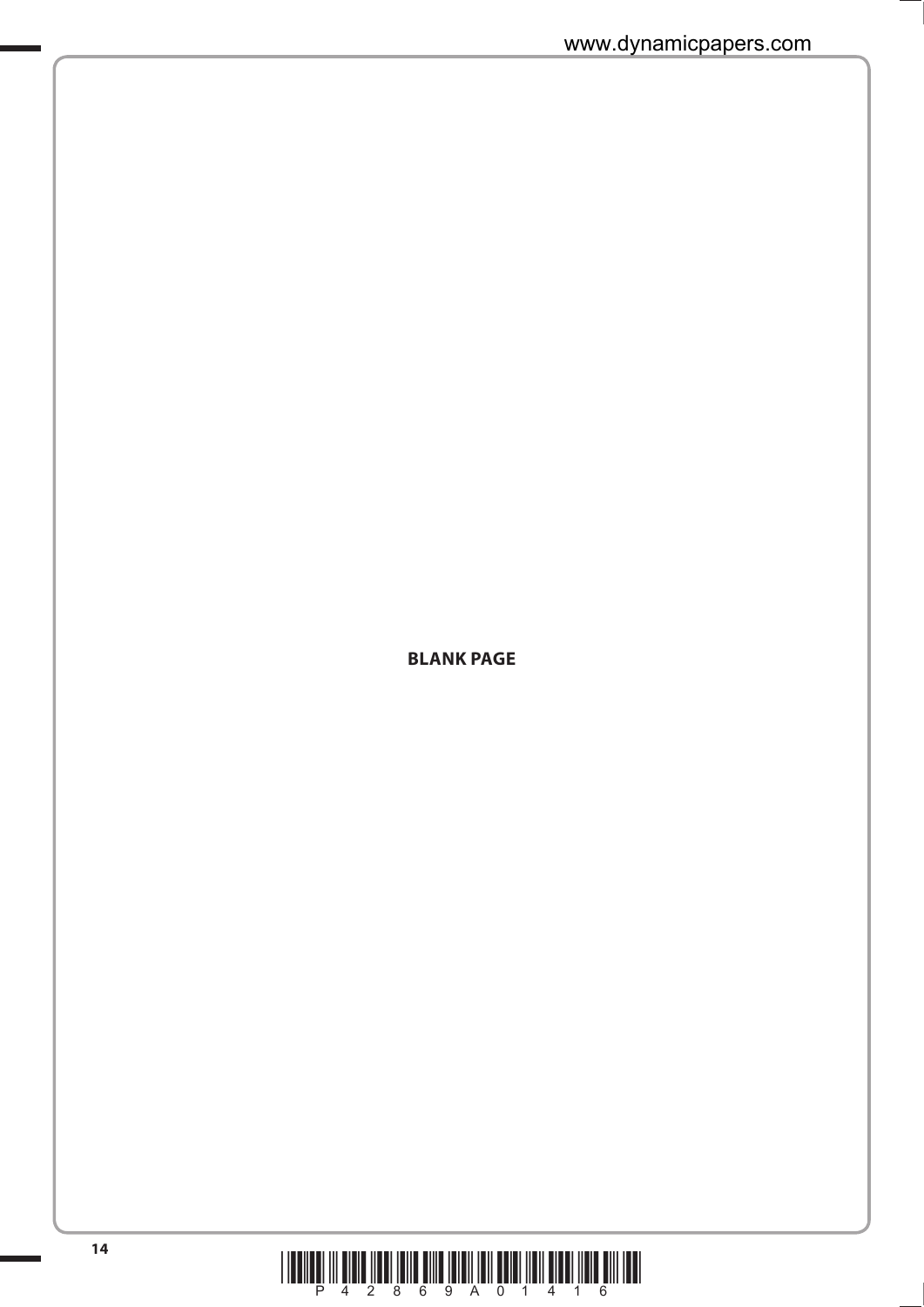